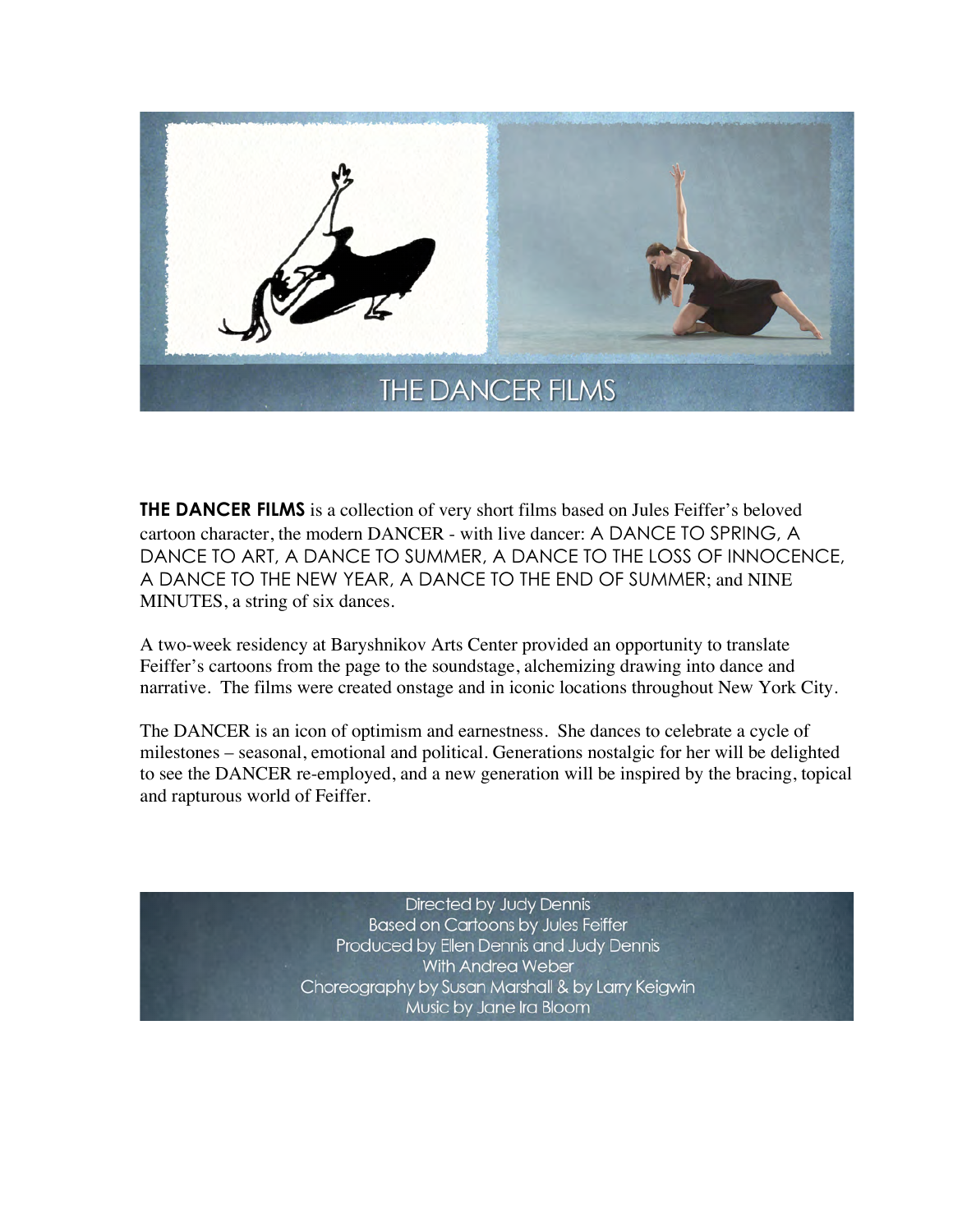



## DENNAE PRODUCTIONS 33 DOUGLASS STREET BROOKLYN, NY 11231 USA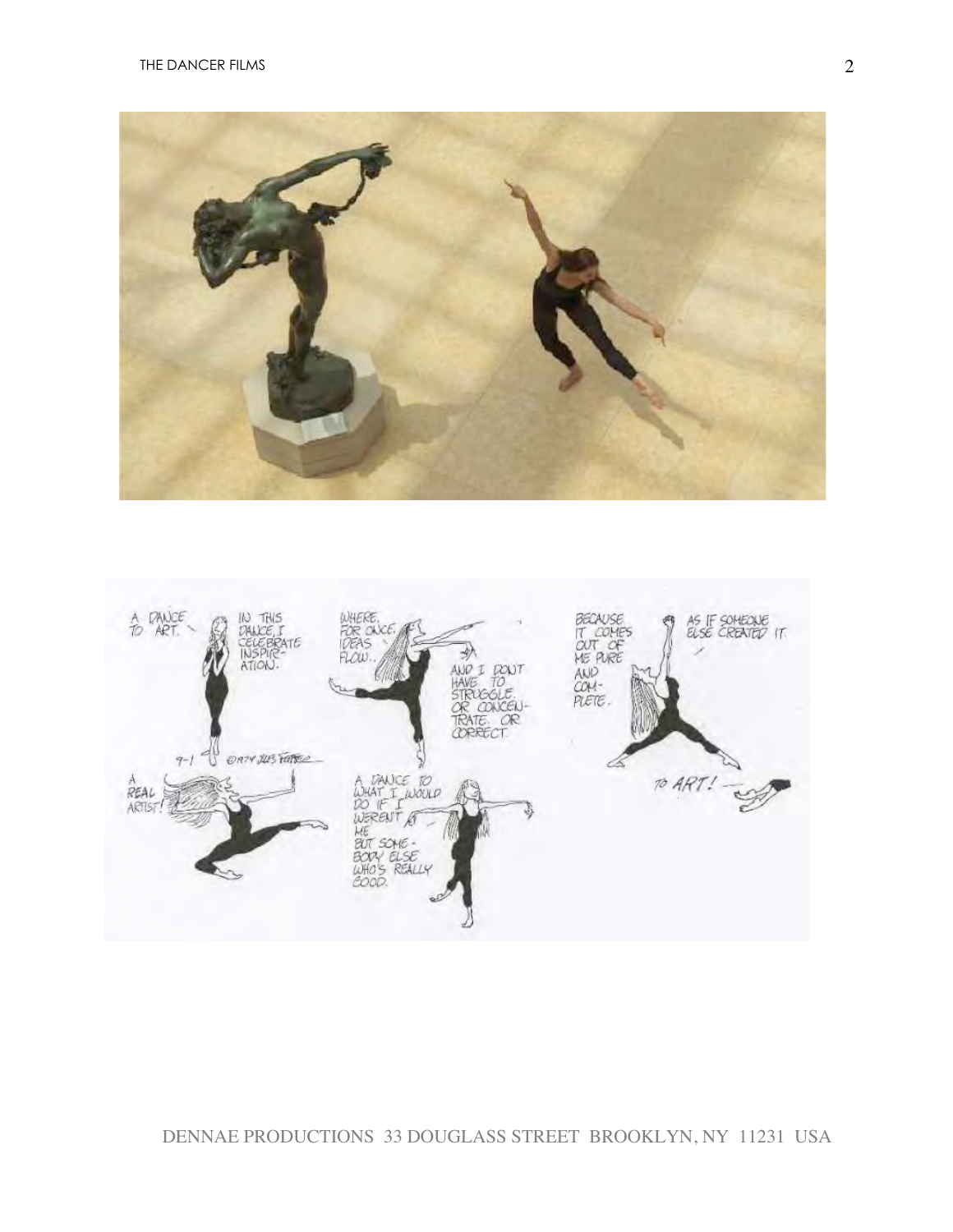THE DANCER FILMS may be exhibited throughout your city and town, in atriums, parks, across campus - wherever people wander. In theaters and theater lobbies. In museums. At dance festivals, arts festivals, film festivals. And on TV. As six individual films or in one rapturous string of dances.

> A DANCE TO SPRING (2 min :03 sec) A DANCE TO ART (2 min :02 sec) A DANCE TO SUMMER (1 min :45 sec) A DANCE TO THE LOSS OF INNOCENCE (2 min :46 sec) A DANCE TO THE NEW YEAR (1 min :40 sec) A DANCE TO THE END OF SUMMER (2 min :34 sec) NINE MINUTES: a string of 6 dances (9 min :11 sec)

 Format: High Definition Video With Dolby Digital 5.1 or Stereo Sound





**CONTACT:**  ELLEN DENNIS, Producer (718) 875-6104 ellen.rudi.dennis@gmail.com

3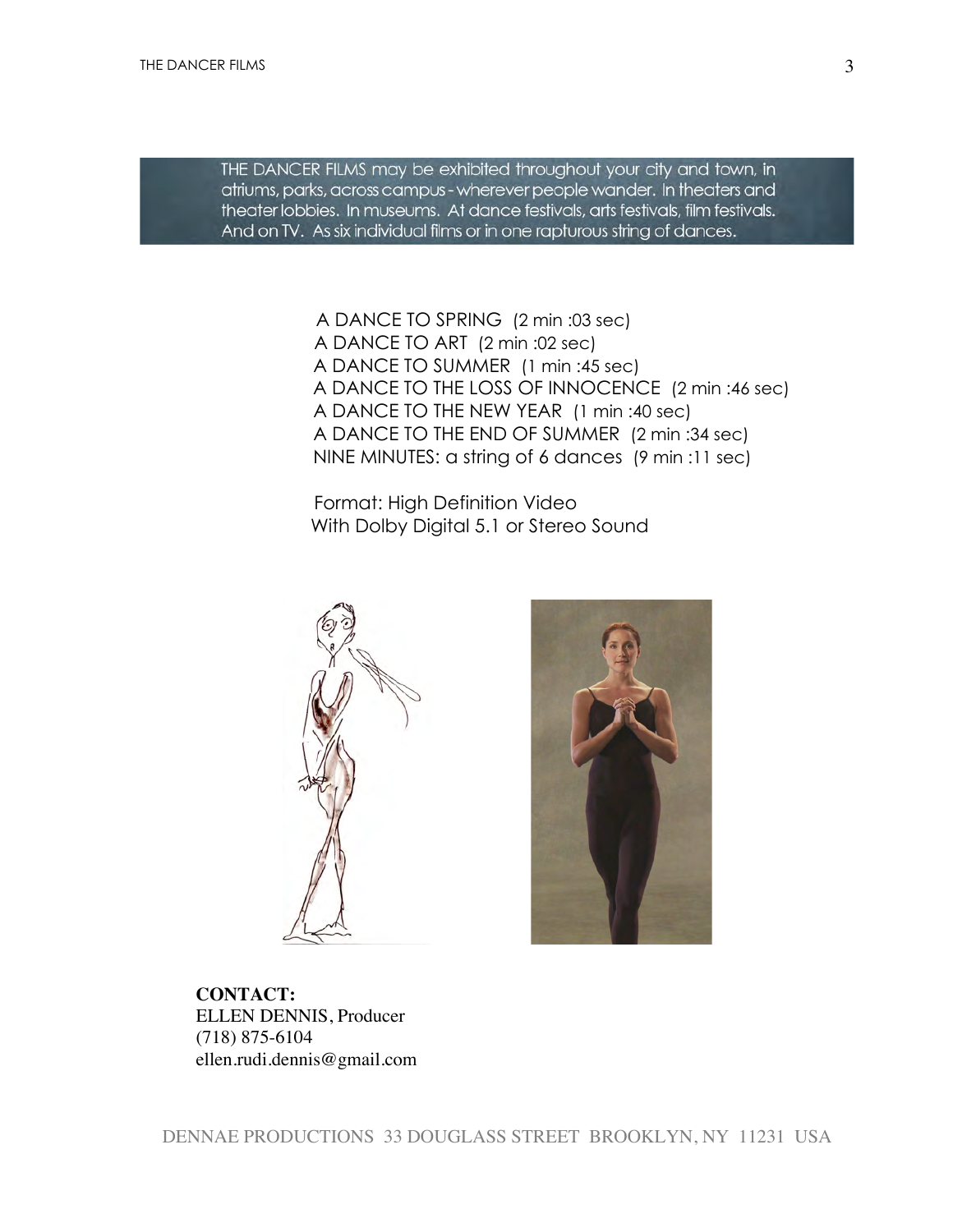## **THE COLLABORATORS**



Director JUDY DENNIS Producers ELLEN DENNIS AND JUDY DENNIS WriterJULES FEIFFER Dancer ANDREA WEBER VoiceJENNIFER DUNDAS Choreographer LARRY KEIGWIN Choreographer SUSAN MARSHALL Composer JANE IRA BLOOM Director of PhotographyDYANNA TAYLOR Production Designer NEIL PATEL

**JUDY DENNIS** (*Director/Producer*) *PATRIOTIC,* Judy's first short film as a director and screenwriter, screened at film festivals worldwide - most prestigiously, as part of New Directors/ New Films at New York's Museum of Modern Art. "*Luminous***",** wrote Stephen Holden in The New York Times. The MoMA Department of Film and Media subsequently acquired *PATRIOTIC* for its permanent collection. For television, she directed "Sonata Da OZ," an episode in the final season of HBO's groundbreaking series *OZ*. Judy enjoyed three decades as a casting director in the mainstream of American theater and film. Film directors with whom she worked ranged from Terrence Malick to Brian DePalma, Julie Taymor, Andrzej Wajda and Ang Lee. Casting locales ranged from Twyla Tharp's New York City walk-up to mountain villages in Thailand. Judy was Alan J. Pakula's assistant on *SOPHIE'S CHOICE*, and dialogue director on two films by Michael Cimino. She shared a special **Emmy Award** casting *SEPARATE BUT EQUAL.* Classical and contemporary theater repertories cast by Ms. Dennis include hundreds of plays for theaters such as New York Shakespeare Festival, Classic Stage Company, Mark Taper Forum, Williamstown Theater Festival. In addition to a half dozen full-ensemble musicals, she assembled casts for the **Bessie** and **Obie Award** winning *THE MYSTERIES AND WHAT'S SO FUNNY?* and for *PUNCH AND JUDY GET DIVORCED*, a creation for Mikhail Baryshnikov expanded for the stage and broadcast on PBS Alive TV. She consulted on *HEAT* for National Public Radio and served as a consultant on *MEMORY AND HOPE*: a Permanent Installation at New York's Museum of Jewish Heritage. Judy is a member of the Directors Guild of America and a graduate of Bennington College. She teaches as an Adjunct Professor at NYU's Undergraduate School of Film and Television. Judy has adapted Nobel Laureate Doris Lessing's story *OUT OF THE FOUNTAIN* to direct for film. She was privileged to travel to Uganda as a mentor with Maisha, a filmmakers' laboratory created by Mira Nair to provide professional training to emerging filmmakers from East Africa and South Asia.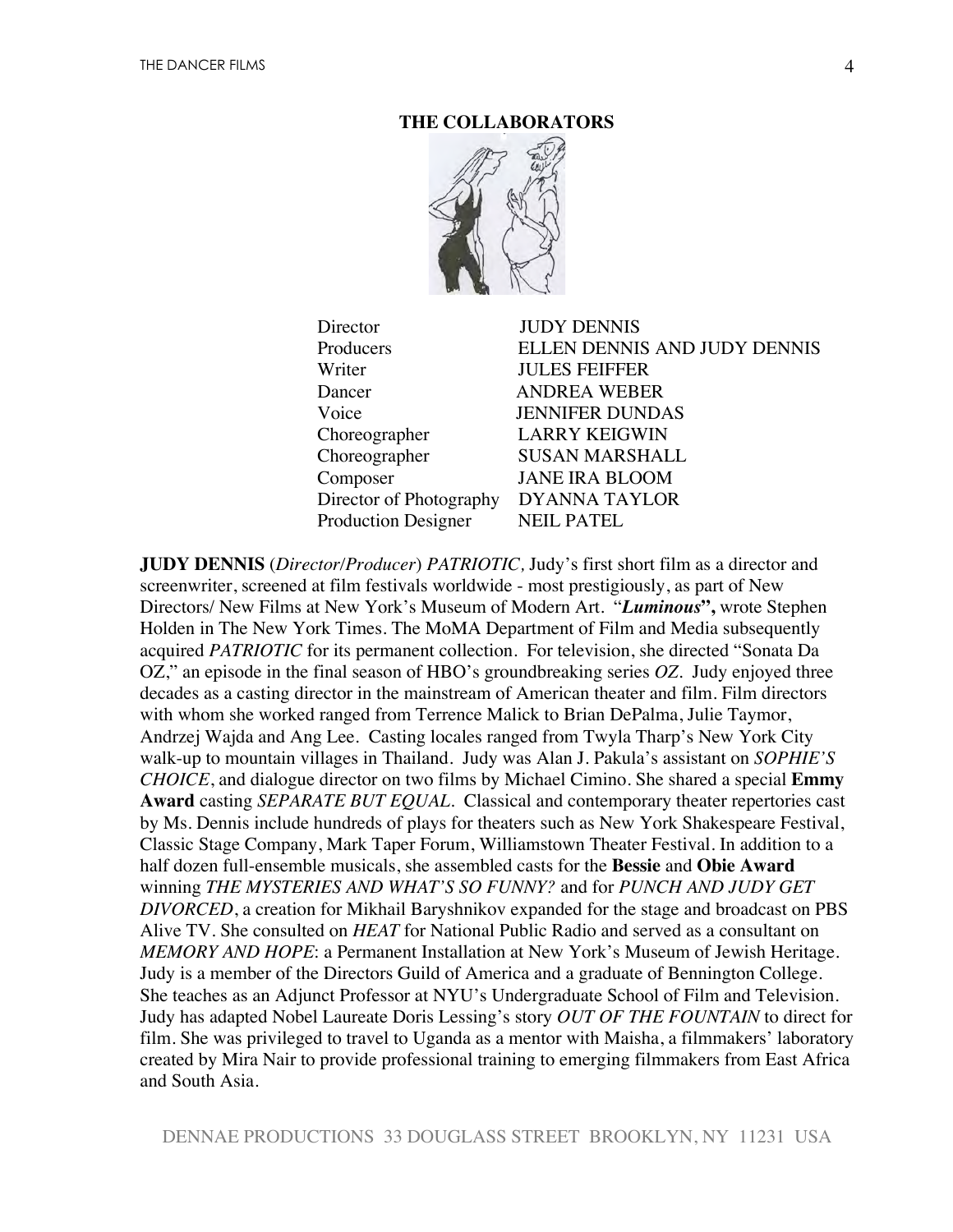**ELLEN DENNIS** (*Producer*) Ellen Dennis served six seasons as the Producer of New York City Center's Fall for Dance festival. She was Producer of Orange County Performing Arts Center's Fall for Dance in California. Ellen has produced and managed works internationally for artists including Mikhail Baryshnikov, Peter Brook, Diamanda Galas, Philip Glass, Andre Gregory, Steve Reich, Wally Shawn, Twyla Tharp and Robert Wilson; and for American Ballet Theater, National Public Radio (**Peabody Award** winning *HEAT*) and the Wiener Festwochen (The Vienna Festival). She was Executive Producer of the New York production of Peter Brook's *TIERNO BOKAR*. She has been a consultant to the Australia Arts Council, Columbia University, the Guggenheim Museum and the Viennale (Vienna Film Festival). In early years, Ellen was Assistant to the Executive Producer for dance-on-screen works including the WNET/BBC production of Twyla Tharp's *THE CATHERINE WHEEL* and **Emmy Award** winning *BARYSHNIKOV BY THARP*. At the Brooklyn Academy of Music through the 80's, she was Company Manager for productions including *THE MAHABHARATA* and *EINSTEIN ON THE BEACH.* Ellen co-produced *PATRIOTIC*, a film directed by Judy Dennis. In Austria, Ellen created an arts program for unaccompanied minors at the Traiskirchen Refugee Camp, inspiring Vienna's Impulstanz Festival and the Wiener Festwochen to inaugurate performing arts programs for asylum-seeking minors. Ellen is a graduate of Sarah Lawrence

**JULES FEIFFER** (*Writer*) Cartoonist, playwright, screenwriter, children's book author & illustrator, Jules has turned contemporary urban anxiety into witty, revealing commentary for over fifty years. From Village Voice editorial cartoons to his plays and screenplays including *LITTLE MURDERS* and *CARNAL KNOWLEDGE*. Feiffer's satirical outlook has defined us politically, sexually and socially. First cartoonist commissioned by The New York Times to create comic strips for their Op-Ed page, his books for children include *A ROOM WITH A ZOO* and *THE MAN IN THE CEILING*. *THE ODIOUS OGRE,* his latest collaboration with Norton Juster since *THE PHANTOM TOLLBOOTH*, is at the top of bestselling children's book charts this fall. Honors include: **Pulitzer Prize** and **George Polk Award** for his cartoons; **Obie Award**; **Academy Award** for animation of his cartoon satire *MUNRO*; **Lifetime Achievement Awards** from Writers Guild of America and National Cartoonist Society; major retrospectives at the New York Historical Society, the Library of Congress and The School of Visual Arts. His current "hit" memoir, *BACKING INTO FORWARD*, relates how persistent failure inspired him to reinvent himself as an artist over and over.



**ANDREA WEBER** (*Dancer)* Principal dancer*,* Merce Cunningham Dance Company.

"To see Andrea … is to be momentarily transfixed on a higher plane of experience." Claudia La Rocco, The New York Times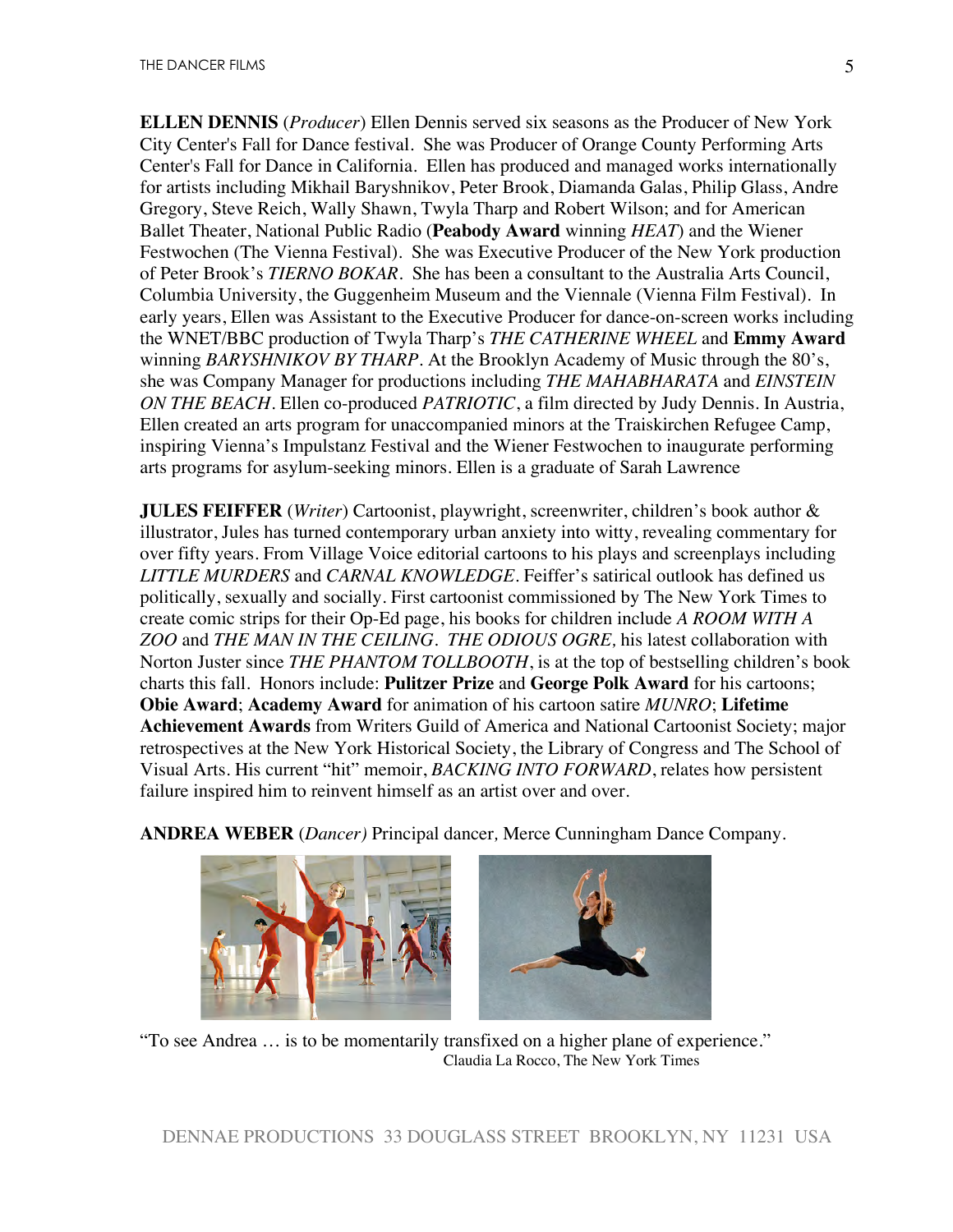Andrea is a Company Member of Merce Cunningham Dance Company and graduate of The Julliard School under the direction of Benjamin Harkaryy. Andrea has danced and taught for Canadian-based Coleman Lemieux & Campagnie, participating in the Manitoba Project in August 2007 and in the Gros Mourne Project in July 2006. In November 2006, Weber danced an excerpt from Jessica Lang's *SPLENDID ISOLATION 2* for Kanji Segawa's Dance Project in New York. She has assisted and staged Lila York's works on ballet companies throughout the United States and in Denmark. Weber was a collaborator in Anne Carson's *POSSESSIVE USED AS DRINK (ME).* In 2008, Weber performed *STACKS*, a collaboration between Carson, Jonah Bokaer and Peter Cole. She has also worked with Charlotte Griffin, Sue Bernhard and Ellen Cornfield. Weber joined MCDC in January 2004 and is currently a faculty member of the Merce Cunningham Studio.

**JENNIFER DUNDAS** (*Voice of Dancer*) Actress, Broadway: *ARCADIA, THE LITTLE FOXES, AH WILDERNESS!, GROWNUPS* by Jules Feiffer.New York Shakespeare Festival: *AS YOU LIKE IT, A WINTER'S TALE*.Manhattan Theater Company: *IRON, FURTHER THAN THE FURTHEST THING.* New York Theater Workshop: *SHOPPING AND FUCKING.* Manhattan Class Company: *GOOD AS NEW* (**Obie Award**). Downtown companies: The Civilians and 13P. Regional: *THE TAMING OF THE SHREW* (Boston Common), *THE CHERRY ORCHARD* (Mark Taper Forum)*, APHRODISIAC* (Long Wharf), *THE GLASS MENAGERIE* (Kennedy Center), *ARMS AND THE MAN* (Williamstown), *A MIDSUMMER NIGHT'S DREAM* (Ahmanson), *OUR TOWN* (New Jersey Shakespeare Festival), *THE SEAGULL* (Trinity Rep). Other theatres: Yale Rep, Seattle Rep, Bay Street Theatre, American Repertory Theatre, Mark Taper Forum, South Coast Rep. Film: *OVER THE MOUNTAINS, PUCCINI FOR BEGINNER S*(2006 Sundance Festival), *CHANGING LANES, SWIMMING, THE FIRST WIVES CLUB*, *LORENZO'S OIL, LEGAL EAGLES, MRS. SOFFEL, HEAVEN HELP US, THE HOTEL NEW HAMPSHIRE*. TV includes: *QUEENS SUPREME, THE EDUCATION OF MAX BICKFORD, JUDGING AMY, COSBY, LAW AND ORDER: SVU, LAW AND ORDER: CRIMINAL INTENT, THREE SOVEREIGNS FOR SARAH, ANASTASIA and LITTLE GLORIA…HAPPY AT LAST.* Jennie received her B.A. from Brown University.

**LARRY KEIGWIN (***Choreographer)* Choreographer and Artistic director of KEIGWIN + COMPANY, K+C has performed at theaters and dance festivals throughout NYC and across the country, including The Joyce Theater, The John F. Kennedy Center for the Performing Arts, New York City Center, American Dance Festival, the Vail International Dance Festival, and more. Recent commissions have included Works and Process at the Guggenheim, University of North Carolina School of the Arts, The Julliard School, The New York City Ballet's Choreographic Institute, and The Martha Graham Dance Company. Larry was artist in residence for the 2010 season of the Vail International Dance Festival. Mr. Keigwin's other choreographic credits include work with the band Fischerspooner, comedian Murray Hill, and as an Associate Choreographer for both the Radio City Rockettes and the Off-Broadway musical *THE WILD PARTY.* As a dancer, Mr. Keigwin has danced at the Metropolitan Opera in Doug Varone's *LE SACRE DU PRINTMEPS*" and Julie Taymor's *THE MAGIC FLUTE* in addition to work with John Jasperse, Doug Elkins, Zvi Gontheiner, David Rousseve, and Mark Dendy. Larry received a **Bessie Award** in 1998 for his performance in Dendy's DREAM ANALYSIS. He appeared in the Broadway show *DANCE OF THE VAMPIRES*, and in Julie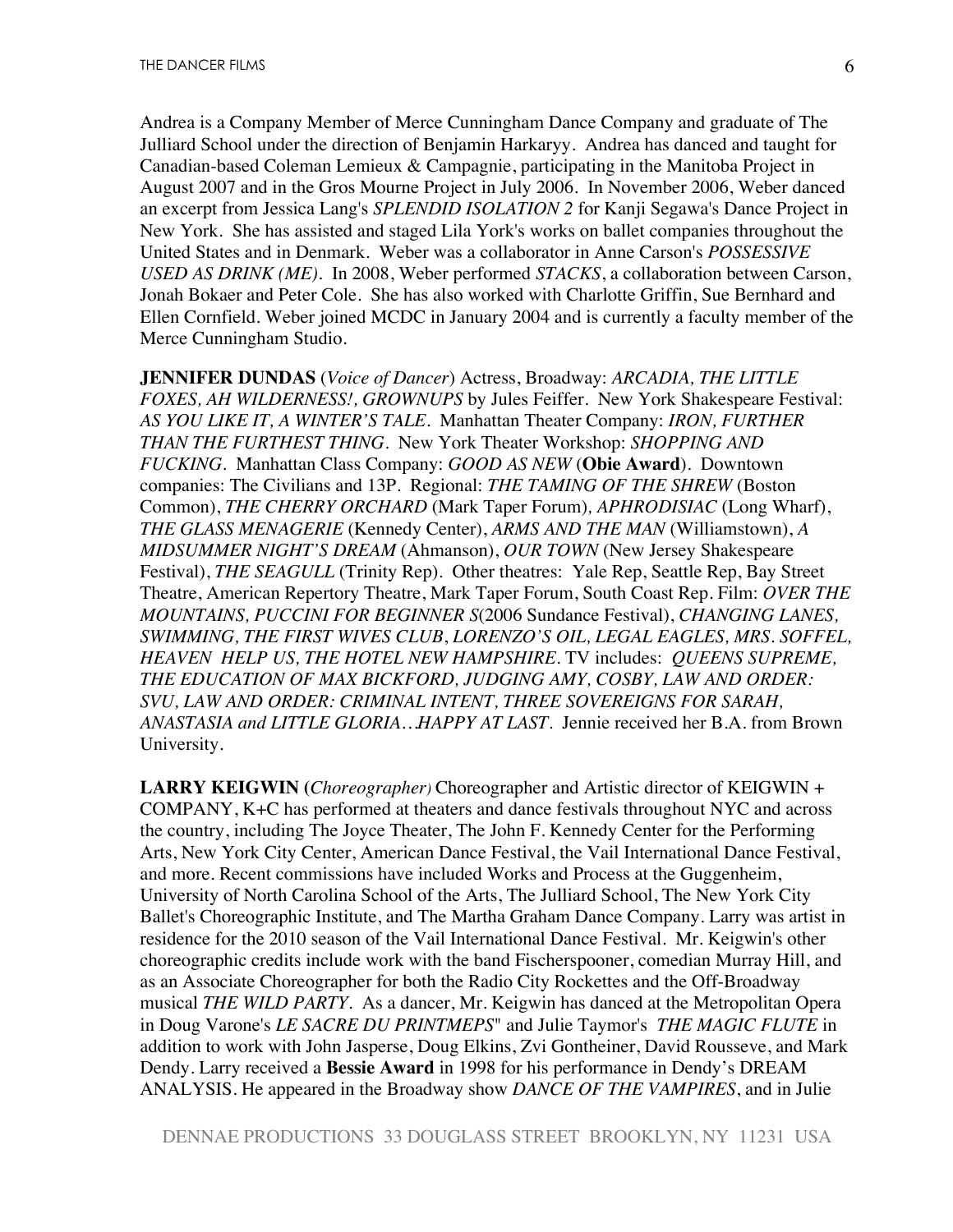Taymor's Oscar nominated film *ACROSS THE UNIVERSE.* In addition to his work for K+C, Mr. Keigwin created Keigwin Kabaret, a fusion of dance, vaudeville, and burlesque acts presented by the Public Theater at Joe's Pub and by Symphony Space.

**SUSAN MARSHALL** (*Choreographer)* Artistic Director and Choreographer, has created over thirty dance works in collaboration with the dancers of Susan Marshall & Company, including *CLOUDLESS, ONE AND ONLY YOU, THE MOST DANGEROUS ROOM IN THE HOUSE, SPECATATORS AT AN EVENT, FILEDS OF VIEW, ARMS, INTERIOR WITH SEVEN FIGURES*, and *KISS*. Marshall has also created dances for the Lyon Opera Ballet, Frankfurt Ballet, Boston Ballet and Montreal Danse. Her recent Frame Dances was commissioned by Peak Performances@Montclair with additional commissioning and residency support by The Music Theater Group. Susan's signature aerial duet, *KISS*, is in the current repertory of Hubbard Street Dance Chicago and Pacific Northwest Ballet. Marshall provided the stage direction for *BOOK OF LONGING*, Philip Glass' s work based on the poetry of Leonard Cohen, which toured internationally. Marshall has directed a movie musical for RIPFest and choreographed dances in operas staged for the Los Angeles Music Center and the New York City Opera. A 2000 recipient of a **MacArthur Fellowship**, Marshall has received a **Dance Magazine Award**, **Guggenheim Fellowship**, **Brandeis University Creative Arts Citation**, **American Choreographer Award** and two NYSCA Fellowships. She is the recipient of three **New York Dance and Performance Awards** (**BESSIES**) for Outstanding Choreographic Achievement, the first, in 1985, following the company's premiere concert at Dance Theater Workshop, the second, in 1997, for her collaboration with Philip Glass on *LES ENFANTS TERRIBLE*, and the third, in 2006 for *CLOUDLESS*. Princeton University's Lewis Center for the Arts has appointed Susan Marshall its first Director of Dance.

**JANE IRA BLOOM (***Composer)* **Guggenheim Fellow in Music Composition**, Jane has been steadfastly developing her unique voice on the soprano saxophone for over 30 years. A pioneer in the use of live electronics and movement in jazz, she possesses **"***one of the most gorgeous tones and hauntingly lyrical ballad conceptions of any soprano saxophonist*"- Pulse. Jane's continuing commitment to pushing the envelope in music has led to collaborations with such jazz artists as Kenny Wheeler, Charlie Haden, Ed Blackwell, Rufus Reid, Matt Wilson, Bob Brookmeyer, Julian Priester, Jerry Granelli, Matt Wilson, Jay Clayton, Bobby Previte and Fred Hersch. She spearheads a collaborative world music group, Atlantic/ Pacific Waves, featuring virtuosi Min Xioa-Fen, Jin Hi Ki and Mark Dresser. Diverse venues include: Carnegie Hall, Jazz at Lincoln Center, NY's Museum of Modern Art, The Kennedy Center, Brooklyn Academy of Music, Cathedral of St. John the Divine, Smithsonian's Einstein Planetarium, and the Montreal, JVC, and San Francisco Jazz Festivals. A strong visual thinker and a cinematic stylist, Bloom's affinity for other art forms brought her into contact with innovative artists including actors Vanessa Redgrave and Joanne Woodward, painter Dan Namingha, and legendary dancer/ choreographer Carmen de Lavallade. She has composed for the American Composers Orchestra, the St. Luke's Chamber Ensemble; Pilobolus, Paradigm and Philadanco dance companies. Film work includes John Sayles's *SILVER CITY* and *SHADOW OF A DOUBT* for NBC-T, in addition to Judy Dennis's short *PATRIOTIC*. Jane has collaborated with classical composers premiering new works for soprano saxophone, including "Sinfonia" by Augusta Read Thomas. She founded Outline Music, her own record label and publishing company, and later recorded for ENJA, CBS, and Arabesque Records and the innovative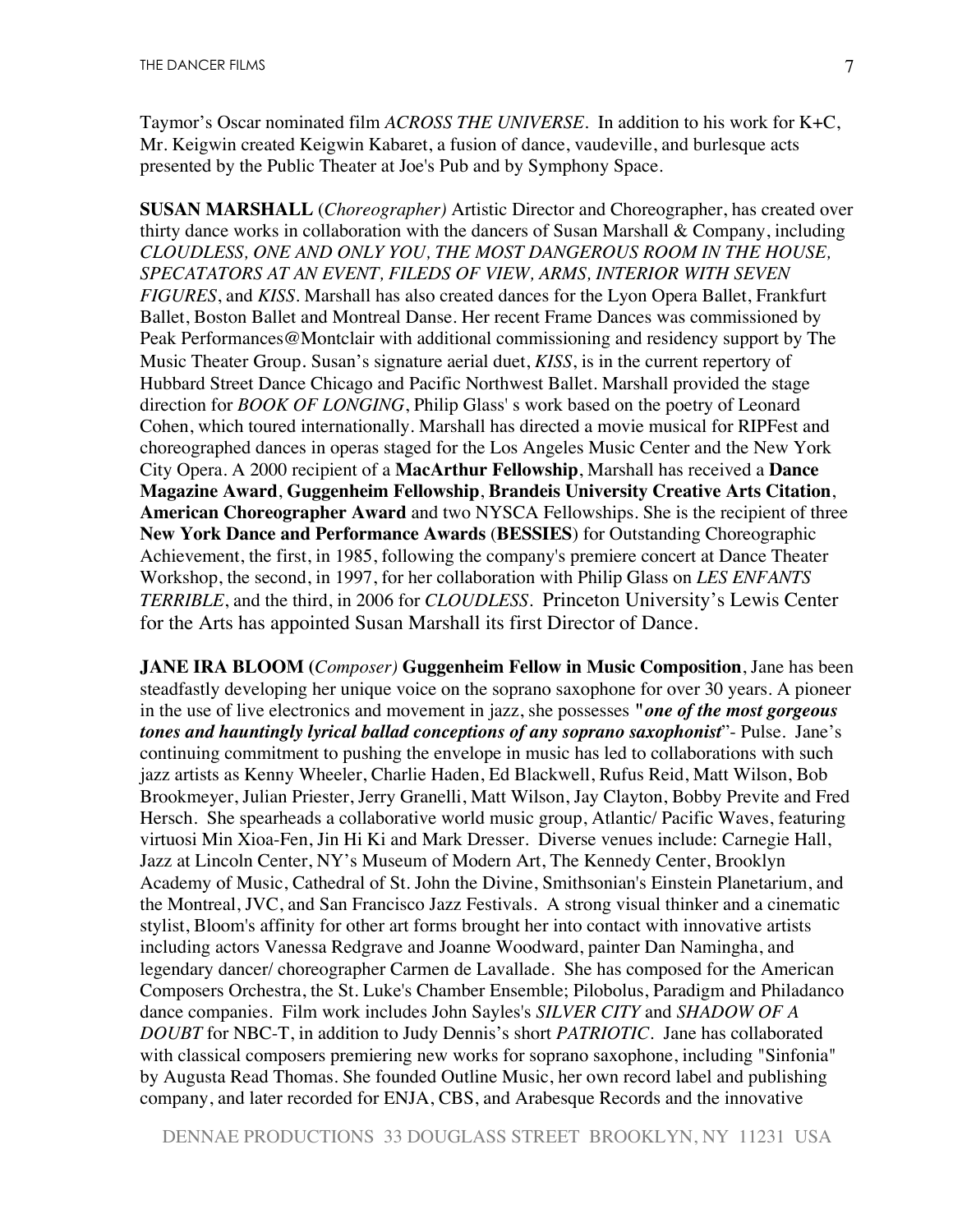Artistshare label. Winner of the 2007 **Mary Lou Williams Women In Jazz Award** for lifetime service to jazz, the 2001, 2003 and 2006 **Jazz Journalists Award** for Soprano Sax of the Year, **Downbeat International Critics Poll** for soprano saxophone, **Charlie Parker Fellowship for Jazz Innovation** and the **International Women in Jazz Masters Award**. Jane is the first musician ever commissioned by the NASA Art Program. An asteroid was named in her honor by the International Astronomical Union (asteroid 6083janeirabloom). Also named for Jane, The Bloom Festival, Brooklyn's newest festival of Jazz, was inaugurated in June 2009. Ms. Bloom teaches on the faculty of the New School for Jazz & Contemporary Music and holds degrees from Yale University and Yale School of Music.

**DYANNA TAYLOR** (*Director of Photography*) Granddaughter of esteemed photographer Dorothea Lange, cinematographer Ms. Taylor is known for the beauty and composition of every frame of film. Recent work includes *BLESSED IS THE MATCH: THE LIFE AND DEATH OF HANNAH SENESH* and HBO's 2009 special *THE ALZHEIMER PROJECT*. Dyanna was a 2002 **Peabody Award** winner for PBS's *WINTER DREAMS*, a biography of the writer F. Scott Fitzgerald, and a 1998 recipient of a NY Women in Film and Television **Muse Award** for Outstanding Vision and Achievement in Cinematography. She worked with HBO on *WITHOUT PITY,* for which she won a **Primetime Emmy**, and on HBO's **Academy Award** winning *COMMON THREADS: STORIES FROM THE QUILT.* PBS work includes: *ART 21: ARTISTS IN THE 21ST CENTURY: SWINGIN'WITH THE DUKE* (Great Performances); and *SAM SHEPHERD: STALKING HIMSELF* (American Masters). Dyanna's first TV network assignment was as co-director and cinematographer for ABC's documentary on the first American women's climbing expedition Annapurna I in the Himalayas. With the Katahdin Foundation, she is currently developing and directing *GRAB A HUNK OF LIGHTNING*, a ninety-minute documentary exploring the life and art of Dorothea Lange.

**NEIL PATEL** (*Production Designer*) New York based scenic designer Neil Patel works in theater, opera, dance and film. He has designed *OLEANNA*, *SIDESHOW*, *[title of show], 'NIGHT MOTHER* and *RING OF FIRE* for Broadway. Off-Broadway his credits include productions at prominent theatres such as Second Stage, Manhattan Theater Club, Roundabout Theatre Company, BAM, New York Theater Workshop, Vineyard Theater and Playwrights Horizon, having designed productions of *[title of show], LIVING OUT, HERE LIES JENNY, DINNER WITH FRIENDS, THE LONG CHRISTMAS RIDE HOME, QUILLS s* and *THE GREY ZONE.* His regional work has been seen at the Guthrie Theater, Mark Taper Forum, McCarter Theater, Arena Stage, Center Stage, Steppenwolf, Chicago Shakespeare among many others. His work with Anne Bogart and the SITI Company has been seen throughout the world, including the Holland Festival, Edinburgh International Festival, Exit Festival in Paris and BAM. Opera credits New York City Opera, Santa Fe Opera, Boston Lyric Opera, Vancouver Opera, Opera de Montreal, Florida Grand Opera, Opera Theater of St. Louis, Tokyo Nikikai Opera Theater and the Minnesota Opera. Tokyo: *CANDIDE. BENT, TORCH SONG TRILOGY* and *TAKE FLIGHT* at Parco Theater*.* London credits include *UNDERNEATH THE LINTEL, SIDEMAN* (West End), A *QUESTION OF MERCY* (Bush Theater) and *HENRY IV* (RSC). Television and Film credits include the production design for HBO's *IN TREATMENT*. Dance work includes *SHADOWLAND* for Pilobolus. Awards include the **Helen Hayes Award**, the 2000 **EDDY Award**, numerous **Drama Desk** nominations and the 1996 and 2001 **Obie Awards** for sustained excellence in set design.